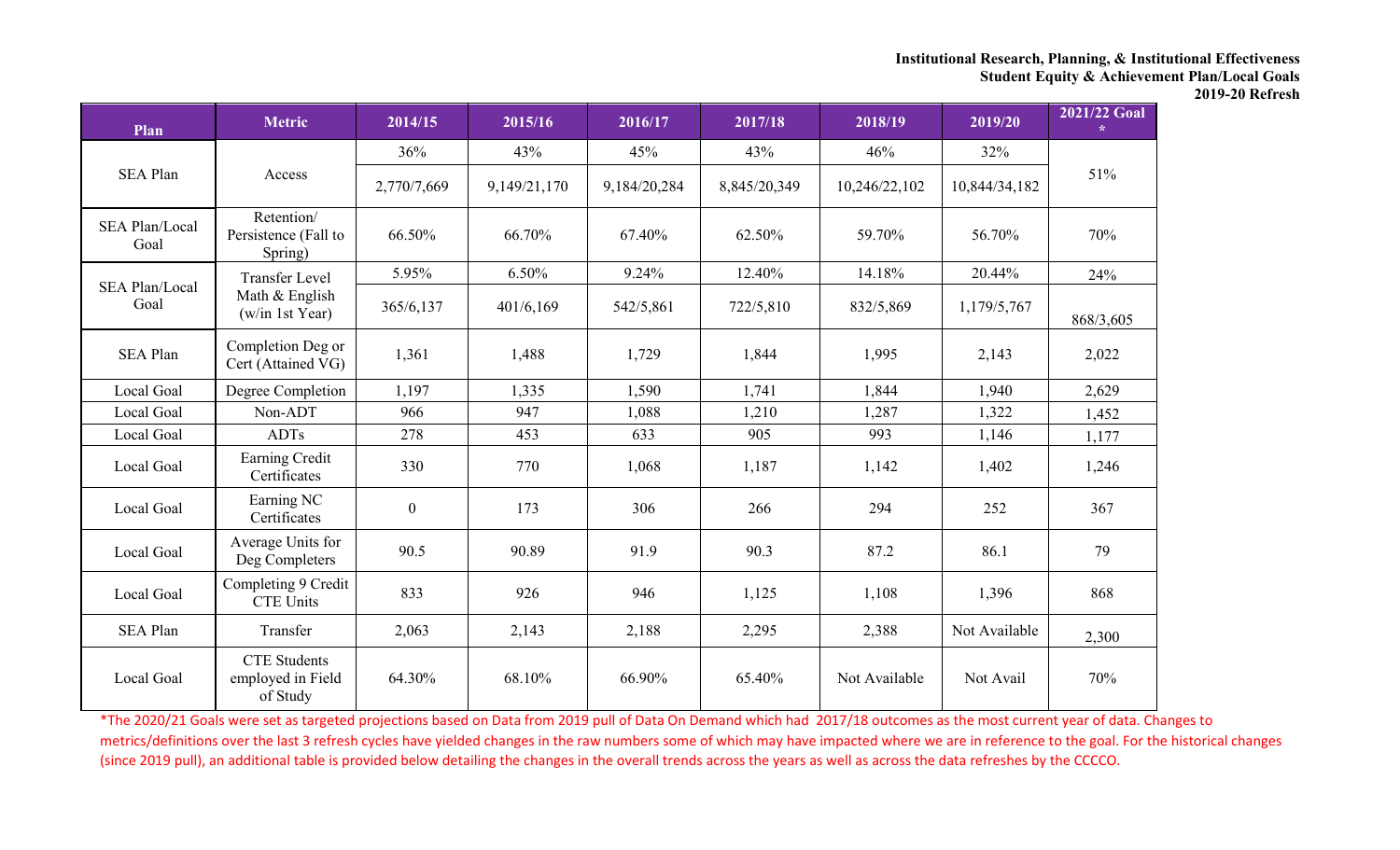**Changes to Metrics/Definitions with most recent SSM 3.0 Refresh (March 2021)**

## **ACCESS: SUCCESSFUL ENROLLMENT AT THE SELECTED COLLEGE OR ANY COLLEGE**

- 1. Previously, students were included if they applied in the selected year and enrolled in the selected year or any subsequent year. Based on a Chancellor's Office decision, students are now only included if they enrolled during same the academic year as the term in which the student indicated an intent to enroll in the CCC Apply application.
- 2. Based on a Chancellor's Office decision, students who applied as special admit students will be removed from the denominator unless they enroll as a non-special admit student in the selected year or the year in which they indicated an intent to enroll.

*Impact of the change*: Both numerators and denominators are lower for all colleges in all years for both metrics. Statewide the percentage of students who enrolled in the same college went down by 5 to 8 percentage points depending on the year except in 2019 when the percentage did not change from 39%. The percentage of students who enrolled in any college for Statewide went down by 3 to 13 percentage points depending on the year. Percentages are lower for all colleges except in 2019.

### **RETENTION FALL TO SPRING**

Previously, a student was counted as having been retained from fall to spring by looking at enrollments across the California community college system and giving credit to the college where the student was enrolled in the spring with the retention. Based on a decision by the Chancellor's Office, students will be counted as having been retained based on the institution selected. Therefore, students must have enrollments in both fall and spring within that institution or region to be counted.

*Impact of the change*: For retention at the same college, statewide values are lower and denominators are slightly higher resulting in percentages lower by 2 to 3 percentage points depending on the year. Values and denominators are lower for nearly all colleges resulting in percentages lower for 72% of the colleges on average. For retention at any college, statewide both values and denominators are slightly higher and percentages are unchanged. Values, denominators, and percentages are lower for most colleges.

### **COMPLETED TRANSFER LEVEL MATH AND ENGLISH (ALIGNED WITH SCFF)**

To correct a coding error, the data element [SXD2 Enrollment-Credit-Status](https://webdata.cccco.edu/ded/sxd/sxd2.pdf) has been included in the denominator calculation for all non-special admit students who enrolled in credit courses for the first-time in the district in order to align with SCFF more closely.

*Impact of the change:* Statewide values and denominators are slightly higher with percentages basically unchanged. Values are the same or higher for 85% of colleges on average with denominators lower for 61% of colleges on average. Percentages are the same for nearly all colleges with only slight differences for a few.

\*New expanded metric is available which captures students completing math and English within a FULL CALENDAR year from when they first started as opposed to within 1 academic year.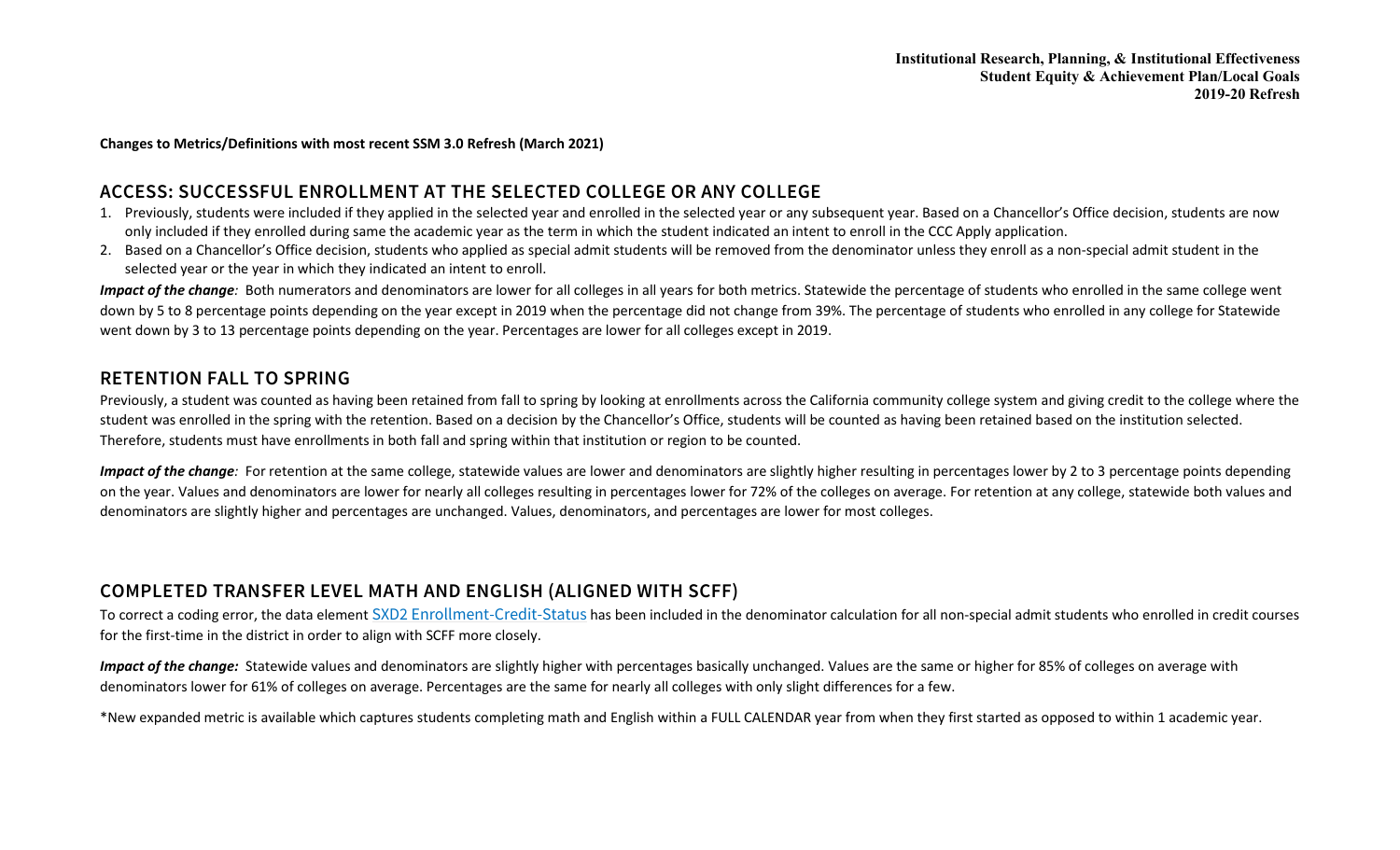## **AVERAGE NUMBER OF UNITS ACCUMULATED BY ASSOCIATE DEGREE HOLDERS**

- 1. Based on a decision by the Chancellor's Office, several changes have been made to the definition of these metrics
	- a. Only units earned towards a student's first associate degree, first associate degree for transfer or first associate degree (not for transfer) in the system will be included
	- b. Students no longer need to have been enrolled at the college in the year in which they received their first associate degree
	- c. Students no longer need to have taken at least 60 semester units or 90 quarter units before earning an associate degree
	- d. Students who enrolled in any college outside the California community colleges when they were older than 18 will no longer be included
- 2. Based on a decision by the Chancellor's Office, for colleges on the quarter system, units will be displayed as quarter units instead of converting them to semester units.

*Impact of the change*: The statewide average for all associate degree earners went from 94 units in 2019 to 85 units with denominators higher by 12% to 14%. The statewide average for all associate degree for transfer earners went from 91 units in 2019 to 87 units. The statewide average for all associate degree not for transfer earners had the biggest decrease and went from 97 units in 2019 to 85 units. The average number of units went down for all colleges and for all years except for a few colleges for associate degree for transfer earners.

## **TRANSFER TO A FOUR-YEAR INSTITUTION**

To correct for an error in the coding of the exiter requirement, a student is now required to stop taking any postsecondary courses instead of changing their education goal or course taking behavior and exiting from a student journey.

Impact of the change: Statewide, the number of students who attained the outcome is higher by 1%, but percentage of students is the same with slightly higher denominators. For nearly all colleges, denominators and values are slightly higher with the percentage of students who transferred the same for all transfer metrics: any four-year, CSU/UC, in-state private or out-of-state.

# **CTE STUDENTS WITH A JOB CLOSELY RELATED TO FIELD OF STUDY**

- 1. Based on a Chancellor's Office confirmation, only students who are enrolled in the selected year, who are found as exiting all postsecondary in the subsequent year, and who responded to the CTE Outcome Survey question on employed in the field of study will be included in the denominator of this metric. In the prior version of the SSM dashboard, the method used to match students for enrollment, for exit and for response to the CTE Outcome survey was slightly different than other dashboards, Strong Workforce Program and Community College Pipeline. The methods have been brought into alignment. For more information on the CTEOS data and how it is brought into the LaunchBoard, please refer to the [Job in Field of Study brief](https://drive.google.com/file/d/1tMV5snYF3qiE_0EFa10hs3DFbSHhRJ7Y/view?usp=sharing) posted as a LaunchBoard resource.
- 2. Previously, the CTEOS focused on credit students only. The survey was recently expanded to include students in noncredit programs. Only one year of data is available due to the lag between a student's last enrollment and the administration of the survey (the new data set is for students who were last enrolled in the 2018 year). Note: San Diego Adult students were not included in the survey last year due to an issue with the initial dataset.
- 3. Previously, data was displayed for five colleges who were part of a noncredit pilot program. However, given concerns about incomplete student identifiers, the Chancellor's Office has determined the pilot survey information should not be displayed.

*Impact of the change*: Statewide values, denominators and percentages are basically unchanged. Denominators are slightly lower for nearly every college. On average, percentages are the same or higher for 42% of colleges.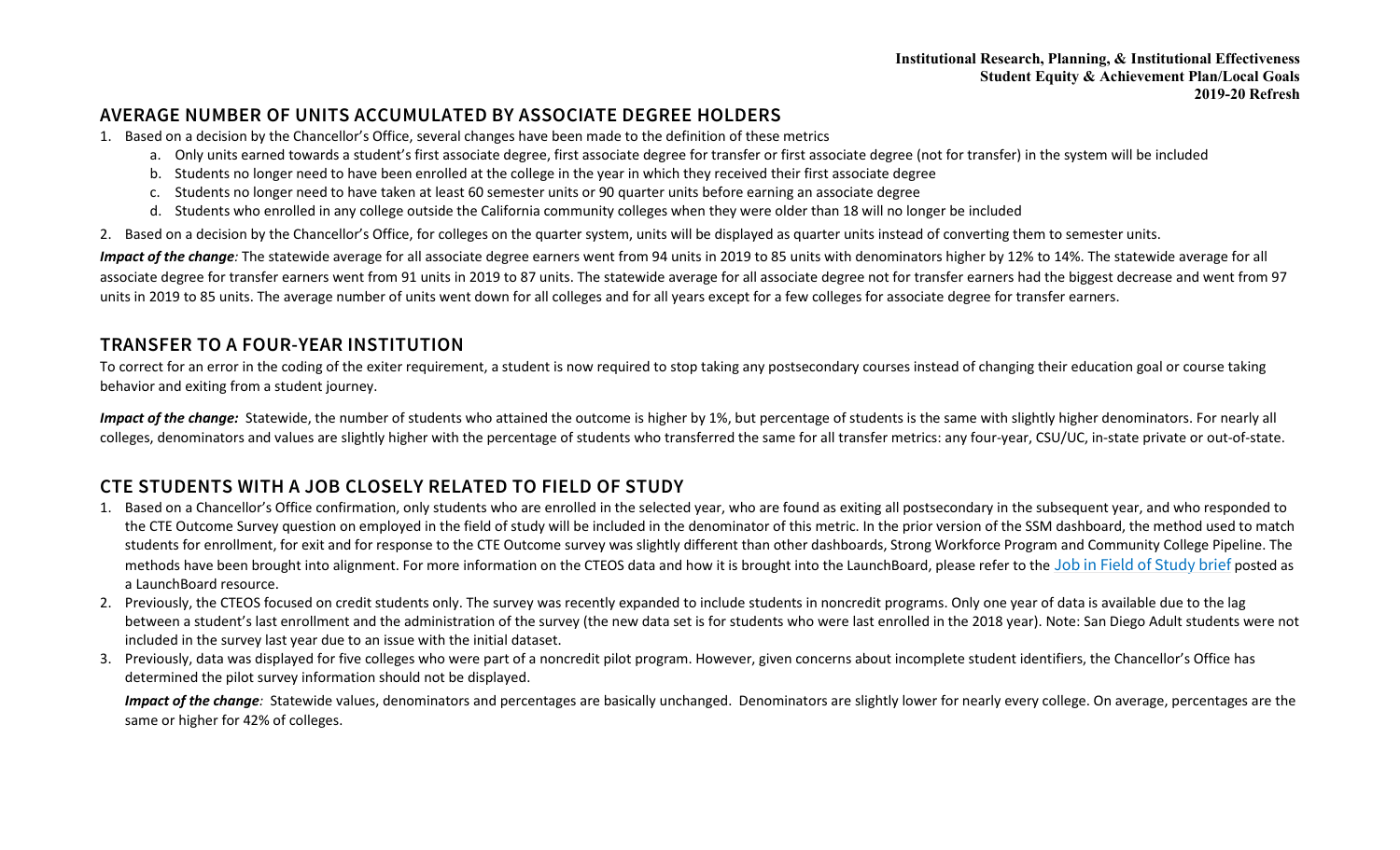#### **Download Year**

**2019 DoD**= indicates data provided was downloaded in 2019 Data on Demand only contains data up to 2017/18

**2020 SSM2.6** = indicates data provided was downloaded in 2020 only contains data up to 2018/19 (some metrics had changed from 2019 DoD version)

**2021 SSM 3.0** = indicates data provided was downloaded in 2021 only contains data up to 2019/20 (some metrics had changed from SSM 2.6 version)

| Plan                   | <b>Metric</b>                    | <b>Download Yr.</b>     | 2014/15       | 2015/16       | 2016/17       | 2017/18       | 2018/19       | 2019/20       | 2021/22<br>Goal |
|------------------------|----------------------------------|-------------------------|---------------|---------------|---------------|---------------|---------------|---------------|-----------------|
| <b>SEA Plan</b>        | Access                           | 2019 DoD                | 48.98%        | 50.80%        | 52.08%        | 50.50%        | Not Avail     | Not Avail     | 51%             |
|                        |                                  |                         | 4,022/8,212   | 15,050/29,603 | 21,711/41,684 | 20,956/41,530 |               |               |                 |
|                        |                                  | 2020 SSM 2.6            | 48.97%        | 52.98%        | 54.66%        | 49.55%        | 46.62%        | Not Avail     | 51%             |
|                        |                                  |                         | 4,025/8,219   | 12,341/23,292 | 12,437/22752  | 11,453/23,116 | 12,012/25,764 |               |                 |
|                        |                                  | 2021 SSM 3.0<br>(March) | 36%           | 43%           | 45%           | 43%           | 46%           | 32%           | 51%             |
|                        |                                  |                         | 2,770/7669    | 9,149/21,170  | 9,184/20,284  | 8,845/20,349  | 10,246/22,102 | 10,844/34,182 |                 |
| <b>SEA</b><br>Plan/Vfs | Retention<br>(Fall to<br>Spring) | 2019 DoD                | 65.79%        | 66.00%        | 67%           | 62.90%        | Not Avail     | Not Avail     | 70%             |
|                        |                                  |                         | 12,243/18,608 | 12,117/18,299 | 12,656/18,877 | 12,499/19,842 |               |               |                 |
|                        |                                  | 2020 SSM 2.6            | 66.30%        | 66.50%        | 67%           | 62.73%        | 59.60%        | Not Avail     | 70%             |
|                        |                                  |                         | 12,568/18,946 | 12,199/18,346 | 12,674/18,849 | 11,355/18,100 | 10,928/18,320 |               |                 |
|                        |                                  | 2021 SSM 3.0<br>(March) | 66.5%         | 66.7%         | 67.4%         | 62.5%         | 59.7%         | 56.7%         | 70%             |
|                        |                                  |                         | 12,122/18,215 | 11,809/17695  | 12,076/17,959 | 10,422/17,450 | 10,422/17,450 | 9,236/16,302  |                 |
| <b>SEA</b><br>Plan/Vfs | Transfer<br>Level Math           | 2019 DoD                | 7.00%         | 7.60%         | 12.00%        | 13.10%        | Not Avail     | Not Avail     | 24%             |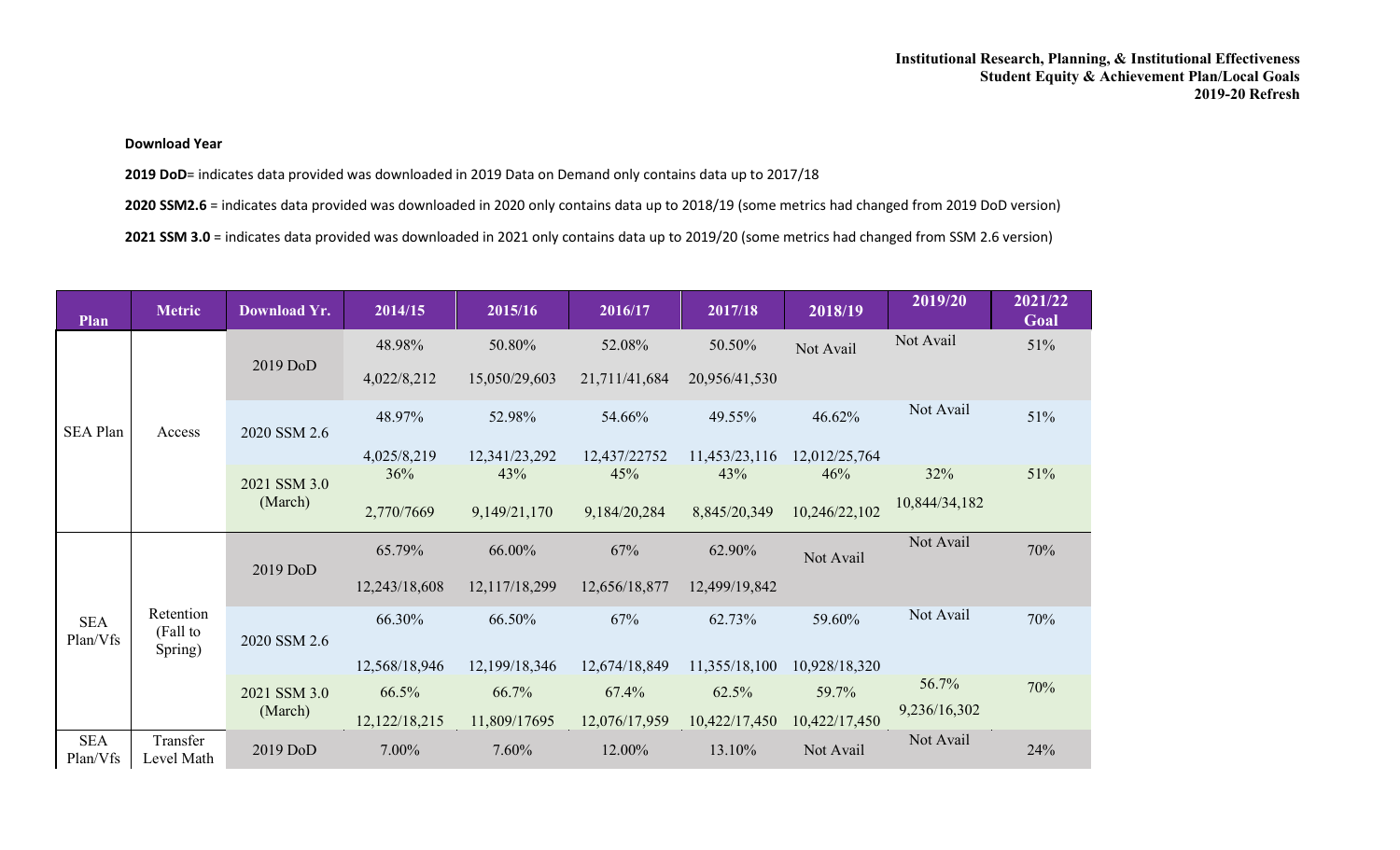| Plan            | <b>Metric</b>                                 | <b>Download Yr.</b>     | 2014/15   | 2015/16   | 2016/17   | 2017/18       | 2018/19                 | 2019/20     | 2021/22<br>Goal |
|-----------------|-----------------------------------------------|-------------------------|-----------|-----------|-----------|---------------|-------------------------|-------------|-----------------|
|                 | $&$ English<br>(w/in 1st)<br>Year)            |                         | 241/3,476 | 274/3,605 | 385/3,238 | 434/3,316     |                         |             |                 |
|                 |                                               | 2020 SSM 2.6            | 5.94%     | 6.37%     | 9.23%     | 12.14%        | 13.78%                  | Not Avail   | 24%             |
|                 |                                               |                         | 366/6165  | 387/6071  | 550/5960  | 711/5857      | 823/5972                |             |                 |
|                 |                                               | 2021 SSM 3.0            | 5.95%     | 6.5%      | 9.24%     | 12.4%         | 14.18%                  | 20.44%      | 24%             |
|                 |                                               | (March)                 | 365/6,137 | 401/6,169 | 542/5,861 | 722/5,810     | 832/5,869               | 1,179/5,767 |                 |
|                 | Completion<br>(Attained<br>Vision<br>$Goal)*$ | 2019 DoD                | 1,345     | 1,661     | 1,837     | 1,844         | <b>Not</b><br>Available | Not Avail.  | 2,022           |
| <b>SEA Plan</b> |                                               | 2020 SSM 2.6            | 1,352     | 1,472     | 1,727     | 1,844         | 1,989                   | Not Avail.  | 2,022           |
|                 |                                               | 2021 SSM 3.0<br>(March) | 1,361     | 1,488     | 1,729     | 1,844         | 1,995                   | 2,143       | 2,022           |
| <b>SEA Plan</b> | Transfer to<br>4-Year<br>Inst.*               | 2019 DoD                | 2,672     | 2,504     | 2,255     | Not Available | <b>Not</b><br>Available | Not Avail.  | 2,300           |
|                 |                                               | 2020 SSM 2.6            | 2,028     | 2,107     | 2,177     | 2,283         | Not Available           | Not Avail.  | 2,300           |
|                 |                                               | 2021 SSM 3.0<br>(March) | 2,063     | 2,143     | 2,188     | 2,295         | 2,388                   | Not Avail.  | 2,300           |
| <b>Vfs</b>      | Degree<br>Completion*                         | 2019 DoD                | 1,288     | 1,506     | 1,841     | 2,115         | <b>Not</b><br>Available | Not Avail.  | 2,629           |
|                 |                                               | 2020 SSM 2.6            | 1,234     | 1,384     | 1,719     | 2,115         | 2,272                   | Not Avail.  | 2,629           |
|                 |                                               | 2021 SSM 3.0<br>(March) | 1,197     | 1,335     | 1,590     | 1,741         | 1,844                   | 1,940       | 2,629           |
|                 |                                               | 2019 DoD                | 1,007     | 1,025     | 1,181     | 1,210         | <b>Not</b><br>Available | Not Avail.  | 1,452           |
| <b>Vfs</b>      | Non-ADT*                                      | 2020 SSM 2.6            | 957       | 933       | 1,088     | 1,210         | 1,283                   | Not Avail.  | 1,452           |
|                 |                                               | 2021 SSM 3.0<br>(March) | 966       | 947       | 1,088     | 1,210         | 1,287                   | 1,322       | 1,452           |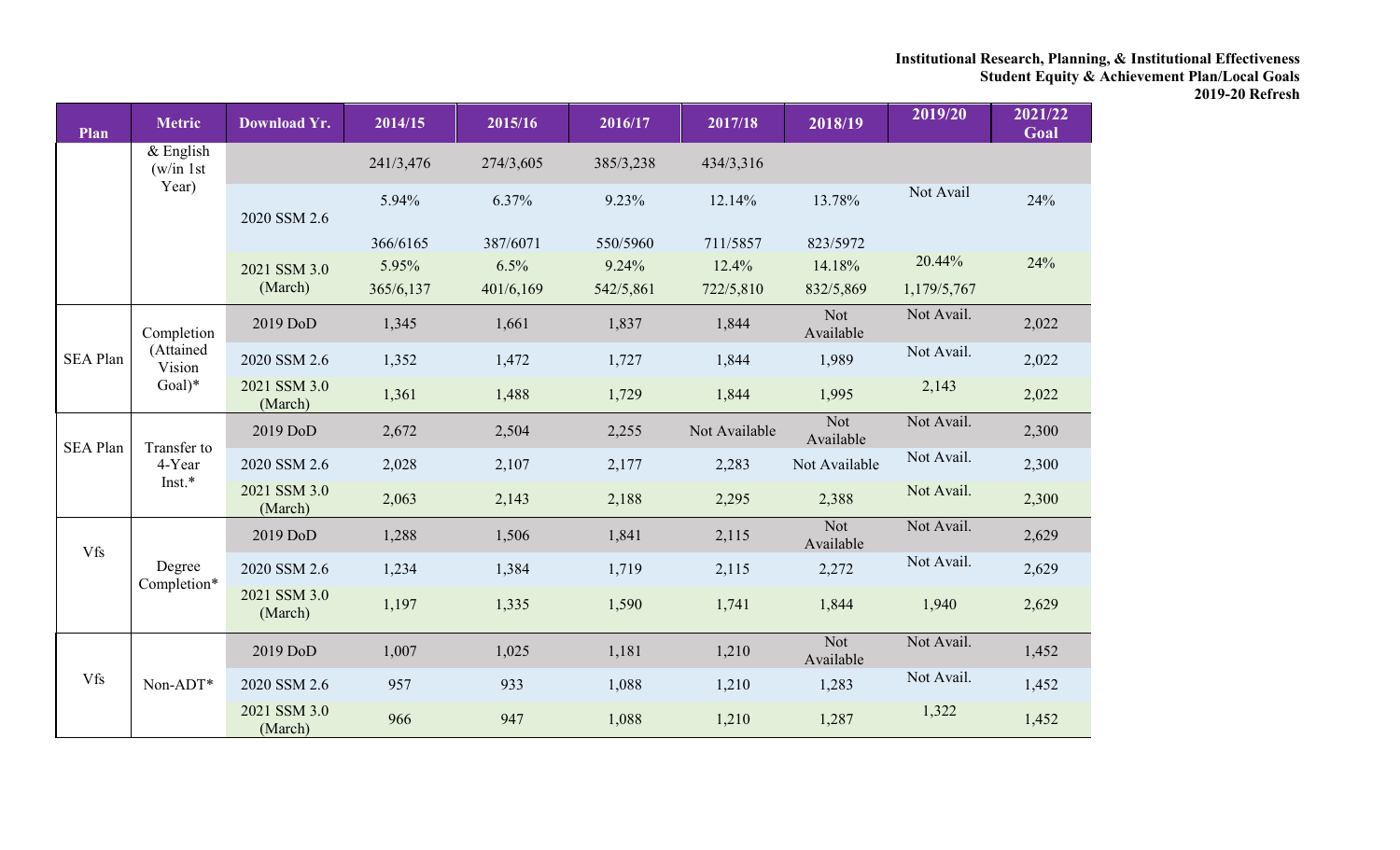| Plan       | <b>Metric</b>                     | <b>Download Yr.</b>     | 2014/15        | 2015/16 | 2016/17 | 2017/18 | 2018/19                 | 2019/20    | 2021/22<br>Goal |
|------------|-----------------------------------|-------------------------|----------------|---------|---------|---------|-------------------------|------------|-----------------|
|            |                                   | 2019 DoD                | 281            | 481     | 660     | 905     | <b>Not</b><br>Available | Not Avail. | 1,177           |
| <b>Vfs</b> | $ADTs*$                           | 2020 SSM 2.6            | 277            | 451     | 631     | 905     | 989                     | Not Avail. | 1,177           |
|            |                                   | 2021 SSM 3.0<br>(March) | 278            | 453     | 633     | 905     | 993                     | 1,146      | 1,177           |
|            |                                   | 2019 DoD                | 482            | 951     | 1,131   | 1,187   | <b>Not</b><br>Available | Not Avail. | 1,246           |
| <b>Vfs</b> | Earning<br>Credit                 | 2020 SSM 2.6            | 330            | 764     | 1,067   | 1,187   | 1,139                   | Not Avail. | 1,246           |
|            | Certificates*                     | 2021 SSM 3.0<br>(March) | 330            | 770     | 1,068   | 1,187   | 1,142                   | 1,402      | 1,246           |
|            | Earning NC<br>Certificates*       | 2019 DoD                | $\overline{0}$ | 177     | 306     | 266     | Not<br>Available        | Not Avail. | 367             |
| Vfs        |                                   | 2020 SSM 2.6            | $\mathbf{0}$   | 173     | 307     | 266     | 295                     | Not Avail. | 367             |
|            |                                   | 2021 SSM 3.0<br>(March) | $\mathbf{0}$   | 173     | 306     | 266     | 294                     | 252        | 367             |
|            | Average                           | 2019 DoD                | 93             | 93      | 92      | 90      | <b>Not</b><br>Available | Not Avail. | 79              |
| <b>Vfs</b> | Units for<br>Deg                  | 2020 SSM 2.6            | 95.5           | 93.7    | 90.4    | 91.4    | 90.4                    | Not Avail. | 79              |
|            | Completers*                       | 2021 SSM 3.0<br>(March) | 90.5           | 90.89   | 91.9    | 90.3    | 87.2                    | 86.10      | 79              |
|            | Completing<br>9 Credit            | 2019 DoD                | 661            | 713     | 755     | 920     | <b>Not</b><br>Available | Not Avail  | 868             |
| Vfs        | CTE Units*<br>(Limited to         | 2020 SSM 2.6            | 655            | 841     | 892     | 1082    | 1095                    | Not Avail  | 868             |
|            | short-term<br>career<br>students) | 2021 SSM 3.0<br>(March) | 833            | 926     | 946     | 1125    | 1108                    | 1369       | 868             |